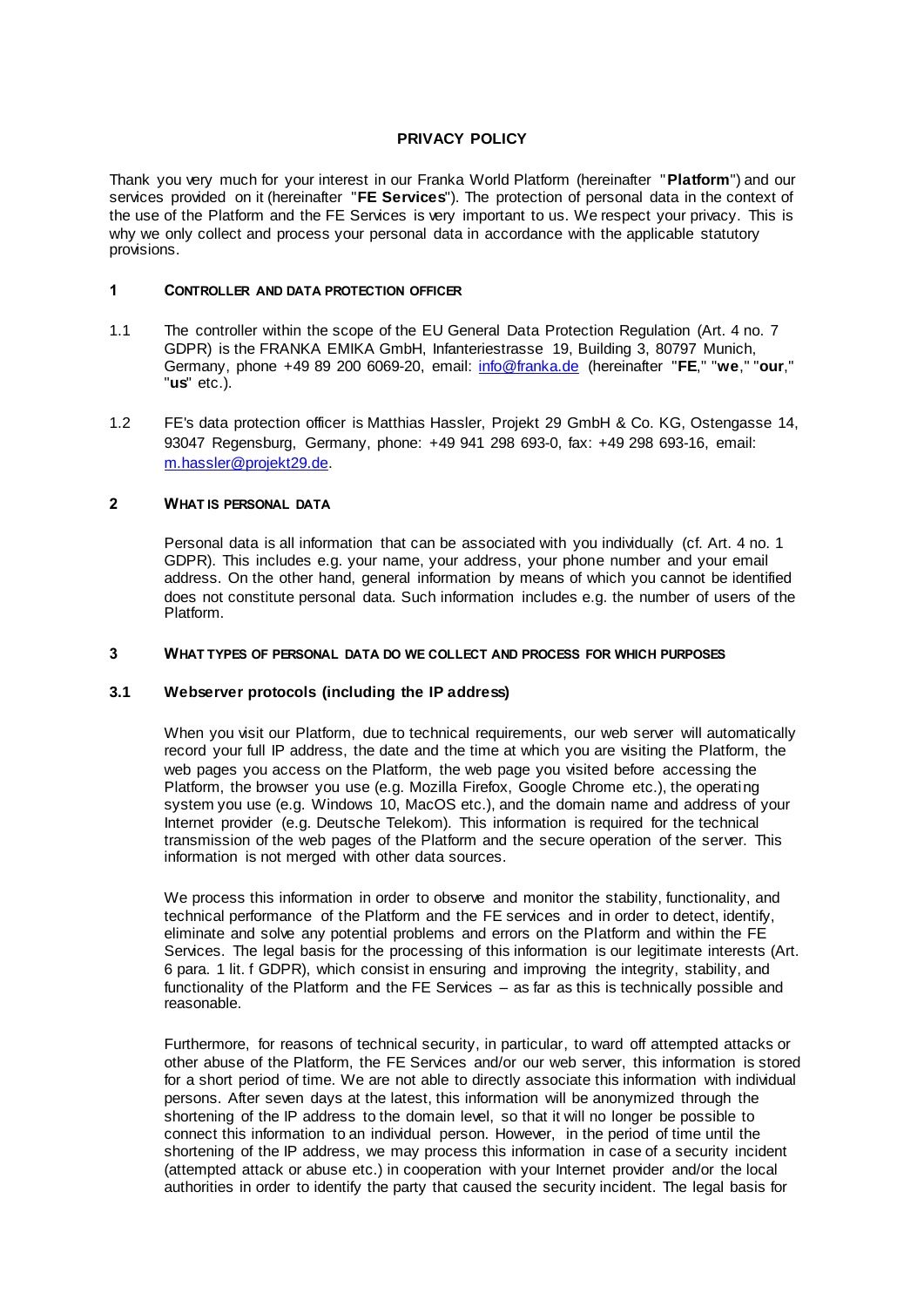this is our legitimate interests (Art. 6 para. 1 lit. f GDPR) which consist in protecting the integrity of the Platform, the FE Services, our system and of our users.

This information will only be processed for statistical, market research and/or advertising purposes in anonymized form, i.e. after the IP address has been shortened to the domain level.

## **3.2 Personal data that you provide in the context of your use of the FE Service s on the Platform**

(a) Furthermore, we collect personal data that you have voluntarily provided to us, in order to provide, operate, and administer the Platform in accordance with our Terms of Use (available at [https://world.franka.de/terms\)](https://world.franka.de/terms) and to provide the FE Services to you on the Platform.

Thus, we collect in particular (i) the name of your company and your value added tax identification number (VAT-ID) and, if applicable, your customer number and your name, your email address and the language selected by you as well as – optionally – form of address (gender), your title and/or your profile picture if you are registering an account on the Platform and name yourself the contact for the account (hereinafter "**Account Contact**"); (ii) your name, your email address and the language chosen by you as well as – optionally – form of address (gender), your title, and/or profile picture if you join an existing account as a person authorized to use the account (hereinafter "**Account User**") and/or are added to the account by the Account Contact in order to act on behalf of the account; (iii) in addition, your billing address, your delivery address (if it deviates from the billing address), your bank and payment information and your order history if you are ordering a product via the "STORE" area of the Platform; and (iv) in addition, your bank information and sales history if, as a user of the Platform, you yourself are offering products via the "STORE" area of the Platform as a seller (hereinafter "**Third-party Seller**"). Furthermore, we collect your name, your email address and, if applicable, additional information provided by you if you send us a request by email. When we collect your personal data, we will inform you whether the provision of the respective personal data is mandatory or merely optional as well as of the potential consequences of a refusal to provide the respective data.

We generally process your personal data in order to provide, operate and administer the Platform in accordance with our Terms of Use (available at [https://world.franka.de/terms\)](https://world.franka.de/terms) and to provide the FE Services to you on the Platform, in particular, to process and coordinate orders and to allow you to conclude contracts with FE and/or Third-party Sellers in the "STORE" area of the Platform and for other requests on the Platform. The legal basis for this is the performance of our contractual duties (Art. 6 para. 1 lit. b GDPR).

(b) If you have provided your consent, we also collect your form of address (gender), your name, your email address and the language selected by you when registering for our newsletter. We process this personal data in order to send you our newsletter. The legal basis for this is the consent provided by you (Art. 6 para. 1 lit. a GDPR).

We use the newsletter delivery platform MailChimp for sending our newsletters. More information on MailChimp is available in section 4.2.

We use the so-called double opt-in procedure for the registration of our newsletter, i.e. once you have registered for the newsletter, we will first of all send you an email that includes a confirmation link. Only once you have clicked on the confirmation link and we have received the confirmation, will we activate the delivery of the newsletter.

You may withdraw your consent at any time with future effect. You can declare such a withdrawal of consent at any time by following our withdrawal instructions that are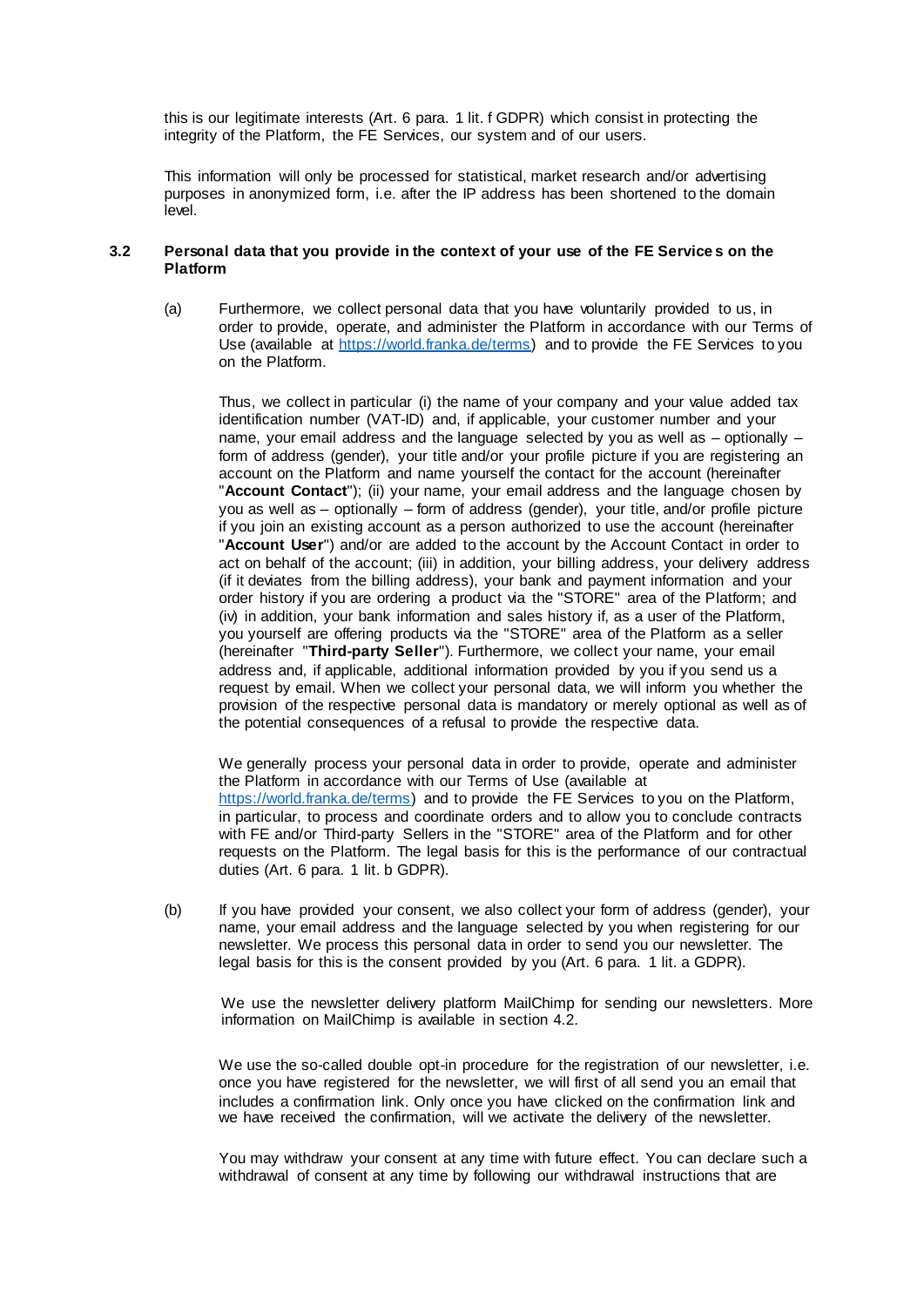included in each newsletter or by sending your withdrawal request to the contact specified in section 1.2.

## **4 DISCLOSURE OF PERSONAL DATA**

# **4.1 General information**

We do not disclose any personal data to third parties unless such disclosure is required for contractual performance or otherwise allowed by applicable statutory provisions or unless you have given us your consent.

Thus, in order to provide the FE Services, we must disclose certain information for processing product orders and for the associated contract conclusion to other Platform users involved (i.e., if applicable, the Third-party Seller providing the respective product and/or the customer buying the respective product) and to integrated service providers (i.e. payment service providers in case of contract conclusions with Third-party Sellers). The respective information is disclosed to these persons exclusively for the purpose of processing the FE Services on the Platform in connection with the order made for the purchase of the product, but never for marketing purposes. The legal basis for this is the performance of our contractual duties (Art. 6 para. 1 lit. b GDPR).

Furthermore, we are entitled to outsource the processing of personal data in the context of data protection law provisions fully or partially to external service providers working on our behalf as data processors (Art. 4(8) GDPR). If these service providers are domiciled outside the European Union (EU) or the signatory states of the Agreement on the European Economic Area (EEA), we will take appropriate security measures in accordance with the provisions of the applicable laws and the supervisory authorities in order to ensure the security of your personal data.

A list of these external service providers including descriptions of their respective services and of the appropriate data protection level provided is presented in the following table:

| Service provider<br>and, if applicable,<br>name of the<br>service                                                                                                                                 | Description of the service                                                                      | Measures for ensuring the existence<br>of an appropriate level of protection                                                                |
|---------------------------------------------------------------------------------------------------------------------------------------------------------------------------------------------------|-------------------------------------------------------------------------------------------------|---------------------------------------------------------------------------------------------------------------------------------------------|
| Mindcurv GmbH,<br>Alfredstrasse 66,<br>45130 Essen,<br>Germany, phone:<br>+49 208 409 599-<br>0, email:<br>impressum@mind<br>curv.com                                                             | Development,<br>administration and support<br>of the Platform and the FE<br>Services            | EU                                                                                                                                          |
| AWS, Amazon<br>Web Services Inc.,<br>410 Terry Avenue<br>North, Seattle,<br>WA 98109, United<br>States of America,<br>phone:<br>+1 206 266 1000,<br>email:<br><u>privacyshield@am</u><br>azon.com | Hosting of the Platform and<br>hosting, support, and<br>administration of the server<br>systems | <b>USA</b><br>EU-US Privacy Shield certification<br>(https://www.privacyshield.gov/participa<br>nt?id=a2zt0000000TOWQAA4&status=<br>Active) |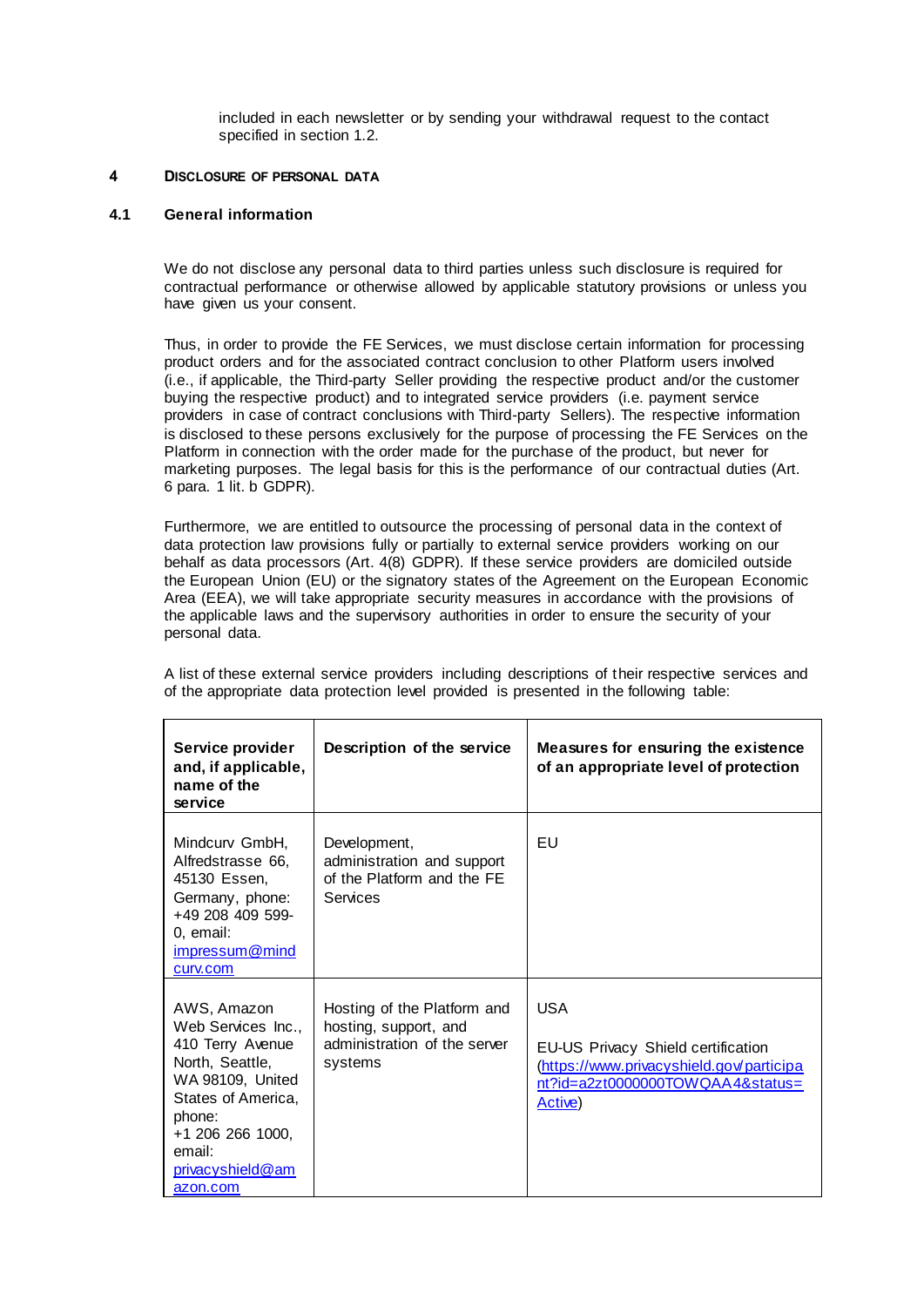| MailChimp, Rocket<br>Science Group<br>LLC, 675 Ponce<br>De Leon Ave. NE<br>#5000, Atlanta,<br>GA 30308, United<br>States of America,<br>phone:<br>+1 404 806 5843,<br>email:<br>dpo@mailchimp.co<br>m | Newsletter service for the<br>administration, delivery, and<br>evaluation of our newsletter<br>$(ct.$ also section 4.2)                                          | United States of America<br>EU-US Privacy Shield certification<br>(https://www.privacyshield.gov/participa<br>nt?id=a2zt0000000TOWQAA4&status=<br>Active) |
|-------------------------------------------------------------------------------------------------------------------------------------------------------------------------------------------------------|------------------------------------------------------------------------------------------------------------------------------------------------------------------|-----------------------------------------------------------------------------------------------------------------------------------------------------------|
| all4cloud GmbH &<br>Co. KG, Werner-<br>Heisenberg-<br>Strasse 6a, 68519<br>Viernheim, phone:<br>+49 6204 91492-<br>00, email:<br>info@all4cloud.de                                                    | Provision, advice,<br>administration, support and<br>development of our ERP<br>system for purposes of<br>accounting, merchandising<br>management and controlling | EU.                                                                                                                                                       |

## **4.2 Use of the newsletter delivery service provider MailChimp**

For the delivery of our newsletter, we use the newsletter delivery platform MailChimp of the US provider Rocket Science Group LLC, 675 Ponce De Leon Ave. NE #5000, Atlanta, GA 30308, United States of America, which works as a data processor (Art. 4 no.8 GDPR) on behalf of FE. MailChimp is a certified participant in the EU-US data protection agreement<br>Privacy can be seen at Privacy Shield (as can be seen at [https://www.privacyshield.gov/participant?id=a2zt0000000TO6hAAG\),](https://www.privacyshield.gov/participant?id=a2zt0000000TO6hAAG) so that the statutory requirements for the handling of personal data in accordance with data protection provisions are met.

If you have signed up for our newsletter, your form of address (gender), your name, your email address and the language chosen by you will be stored on the servers of MailChimp in the United States of America in the context of the use of the newsletter delivery platform. MailChimp processes and uses this personal data on our behalf for the delivery and evaluation of our newsletter. Furthermore, MailChimp processes this personal data in order to optimize and improve its newsletter delivery platform.

To this end, the newsletters are provided with a so-called tracking pixel from MailChimp. Said tracking pixel is a pixel-sized file that is accessed by the MailChimp server when our newsletter is opened and via which the technical browser and system information (including your IP address) is collected in order to make technical improvements to the newsletter delivery platform. Furthermore, information is collected on whether and when you have opened the newsletter and which links in the newsletter you clicked on. This serves the purpose of evaluating the reading habits of our newsletter recipients in general in order to allow us to customize and optimize our content accordingly.

Please note: If you use the link in the newsletter to access the newsletter online, e.g. for having it properly displayed, you will reach the MailChimp website. In this context, we would like to point out that the MailChimp website might use cookies, tracing pixels, or other technologies beyond our control. Further information is included in the MailChimp Privacy Policy at [https://mailchimp.com/legal/privacy.](https://mailchimp.com/legal/privacy)

In addition to your consent (cf. in this regard section 3.2 lit. b and section 8 lit. f, the legitimate interests of FE and MailChimp (Art. 6 para. 1 lit. f GDPR) form the legal basis for the use of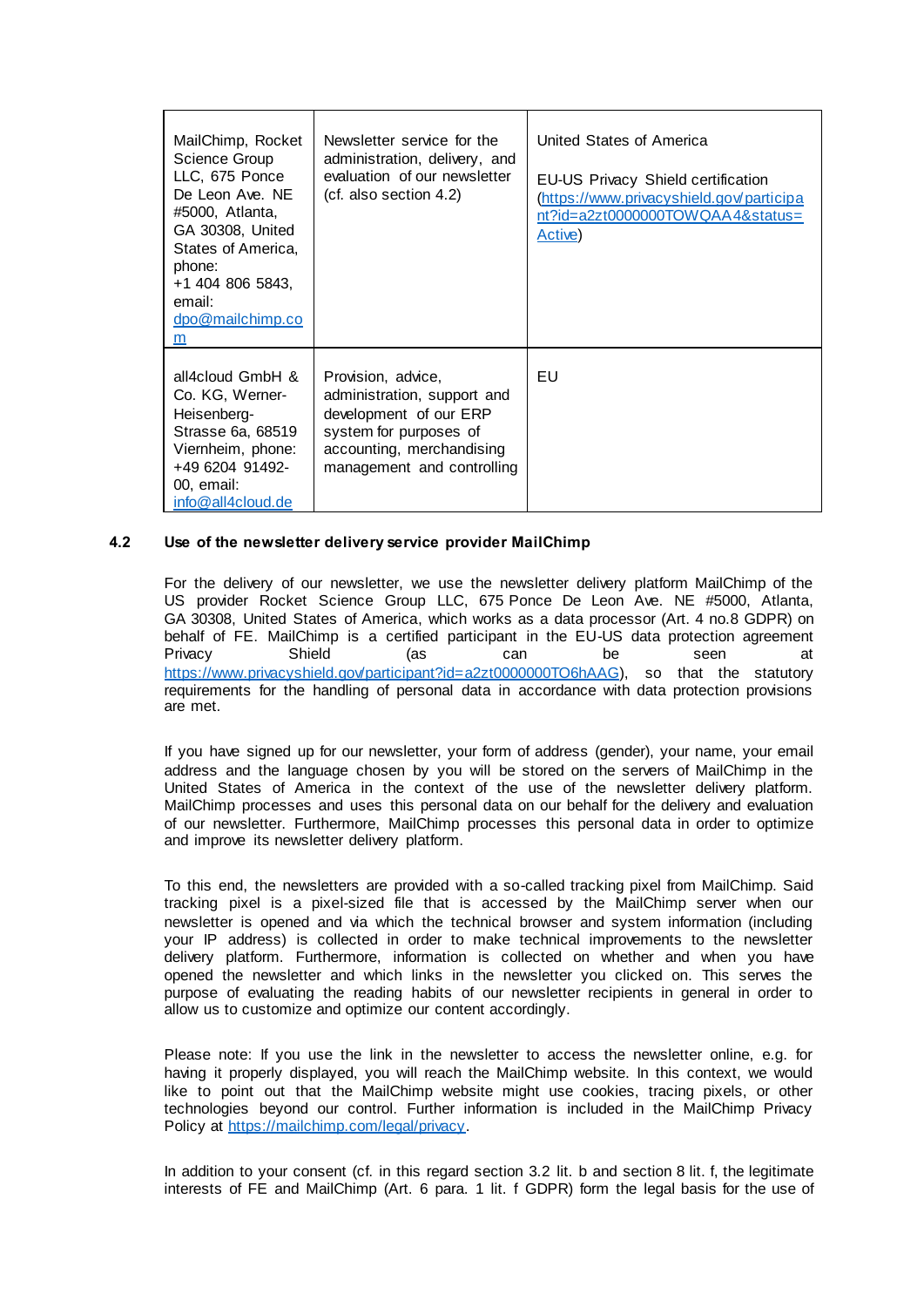MailChimp. Said legitimate interests consists in our goal to provide a user-friendly newsletter system to you that meets your expectations and needs and serves our business interests.

If you do not consent to the delivery of the newsletter by MailChimp or the statistical evaluation of the newsletter by MailChimp, you can only withdraw your consent to the receipt of our newsletter in its entirety (cf. section 3.2 lit. b). Unfortunately, the withdrawal of individual components is not possible.

#### **5 SECURITY**

We take appropriate and reasonable technical measures to secure your personal data from loss, destruction, manipulation and unauthorized access. In order to protect the transmission of data, the Platform uses transport encryption (TLS). Downloadable files and data "at rest" are cryptographically secured. All our employees and external service providers working on our behalf (data processors within the scope of Art. 4 no. 8 GDPR) are subjected to the obligation to comply with the applicable data protection laws.

Our security measures are subject to an ongoing improvement and optimization process. Please always use the latest browser version in order to ensure that your personal data is protected in the best way possible.

### **6 STORAGE PERIOD**

We will only store your personal data for as long as its storage is required for the achievement of the purposes for which it was collected or for the duration of the statutory retention periods, if the law dictates longer retention periods (e.g. Sec. 147 AO [German Fiscal Code] and Sec. 257 HGB [German Commercial Code]). Afterwards, your personal data will be deleted.

### **7 WEB ANALYTICS, COOKIES, LOCAL STORAGE, AND PLUG-INS**

7.1 We use cookies and local storage on the Platform and in the context of the FE Services in order (a) to provide and maintain, as far as technically possible and reasonable, a stable, secure, functioning, and flawlessly running platform; and (b) to allow and to provide to you an optimal and meaningful user experience.

Cookies and local storage help us to make your visit to the Platform and your use of the FE Services more comfortable, efficient, and meaningful.

### **(a) Cookies**

Cookies are text information files that our web server sends to and places on your computer when you are visiting the Platform. Most browsers accept cookies automatically but can be configured to not allow the use of cookies via the browser settings. You may refuse the use of cookies or delete the data collected in this context at a later point in time. You do not need to allow the use of cookies to be able to use the Platform in general.

Instructions for how to delete cookies in the most common browsers are provided in the following table:

| <b>Browser</b>                    | Instructions for deleting cookies                                                                  |
|-----------------------------------|----------------------------------------------------------------------------------------------------|
| Microsoft<br>Internet<br>Explorer | https://support.microsoft.com/de-de/help/17442/windows-internet-<br>explorer-delete-manage-cookies |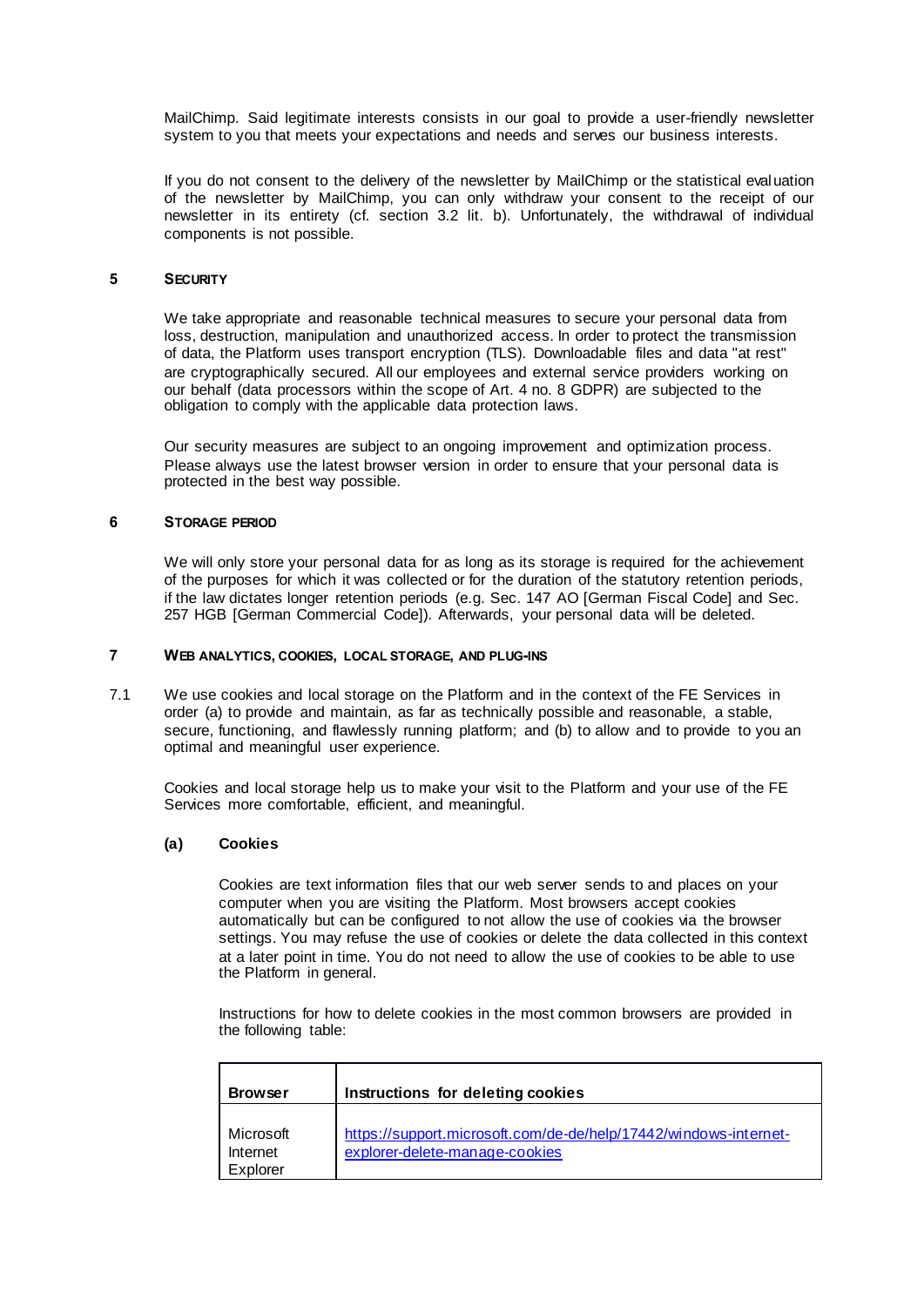| Mozilla<br>Firefox | https://support.mozilla.com/de/kb/cookies-loeschen-daten-von-<br>websites-<br>entfernen?redirectlocale=de&redirectslug=Cookies+l%C3%B6schen |
|--------------------|---------------------------------------------------------------------------------------------------------------------------------------------|
| Google<br>Chrome   | https://support.google.com/chrome/answer/95647?hl=de                                                                                        |
| Apple Safari       | https://support.apple.com/?path=Safari/3.0/de/11471.html                                                                                    |
| )pera              | http://help.opera.com/Windows/9.10/de/cookies.html                                                                                          |

## **(b) Local storage**

The local storage technology is further described in section 7.2 lit. a. For the reasons explained in said section, the use of local storage cannot be disabled since it is necessary for authentication and security purposes in connection with your account.

7.2 The following types of cookies and local storage are used on the Platform:

# **(a) Local storage**

Local storage is a technology that your browser uses to store data on your computer or your mobile device, in order to recognize repeated use by the same user; for this purpose, the collected data remain stored after the browser has been closed or the program has been ended. Thus, it is recorded via local storage whether you are logged into the Platform. This serves authentication and security purposes and is necessary in order to enable you to navigate and use the Platform when you are logged in (association with your account and/or your Account User access). The legal basis for this is the performance of our contractual duties (Art. 6 para. 1 lit. b GDPR).

## **(b) Integration of YouTube**

The Platform includes embedded videos of the social network (YouTube LLC, 901 Cherry Ave., San Bruno, CA 94066, United States of America). The integration of YouTube videos into our Platform takes place exclusively in the so-called "privacyenhanced mode". Said mode is provided by YouTube itself; YouTube declares in this context that it will not place any cookies on your device unless you click on the YouTube video to play it. In this case, YouTube might store cookies (cf. section 7.1 lit. a) on your device and obtain web server protocol information (cf. section 3.1) from you. If you are logged into YouTube or another Google service (e.g. Google+), this information might be associated with your respective user account. The use of these cookies can be prevented e.g. by means of the corresponding browser settings (cf. section 7.1 lit. a).

Further information on the handling of user data is available in YouTube's Privacy Policy at [https://www.google.de/intl/de/policies/privacy.](https://www.google.de/intl/de/policies/privacy) YouTube LLC has a EU-US Privacy Shield certification [\(https://www.privacyshield.gov/participant?id=a2zt000000001L5AAI&status=Active](https://www.privacyshield.gov/participant?id=a2zt000000001L5AAI&status=Active) ).

The legal basis for the integration of YouTube is our legitimate interests (Art. 6 para. 1 lit. f GDPR) which consist in providing an attractive and user-friendly presentation of our Platform to you.

#### **8 YOUR DATA PROTECTION RIGHTS AS A DATA SUBJECT**